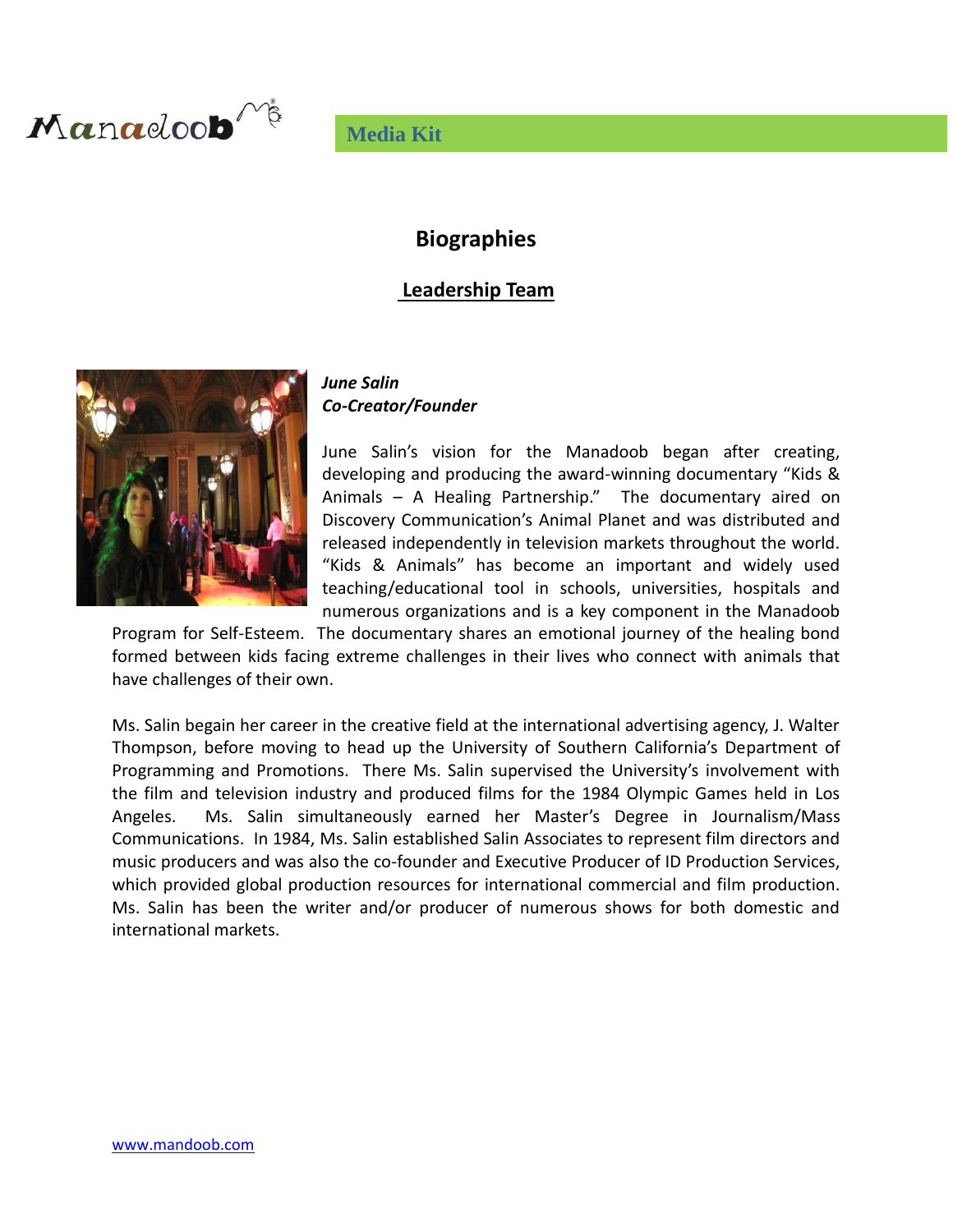# **Media Kit**





### *Susan Cooper Co-Creator/Founder*

As co-creator and co-author of The Manadoob Program and materials, Ms. Cooper has dedicated the past 15 years of her life to the study of therapeutic solutions to child behavioral and developmental challenges. The focus has been the hands-on practicing of floor time therapy, with over 2,000 hours of active participation and therapy sessions. Having studied the methodology of notable child psychologist and behaviorist Dr. Stanley Greenspan, she also has experience with a number of cutting-edge

techniques for child development in the areas of speech/communication, occupational therapy, music therapy, behavior modification and physical/special movement techniques.

In addition to her career as a mother of three, Ms. Cooper has worked for over thirty years as a producer of internationally distributed films/television programs. Ms. Cooper served as Vice President and Executive Producer at Saban Entertainment, and Executive Director at Buena Vista International, a Walt Disney Company, before becoming a partner and Executive Producer at Taublieb Films. She is the Executive Producer of Showtime's Literacy in Media award-winning film, "Enslavement: the True Story of Fanny Kemble," which also won the Cine Award for achieving Cine's "high standards of excellence in film and video production." She is also the Executive Producer of the inspriational true life story, "The Vow" starring Channing Tatum and Rachel McAdams, and of the Emmy Award winning documentary, "Hawaiian: The Legend of Eddie Aikau." Ms. Cooper graduated summa cum laude from the University of California, Santa Barbara with a B.A. in Communication Studies.